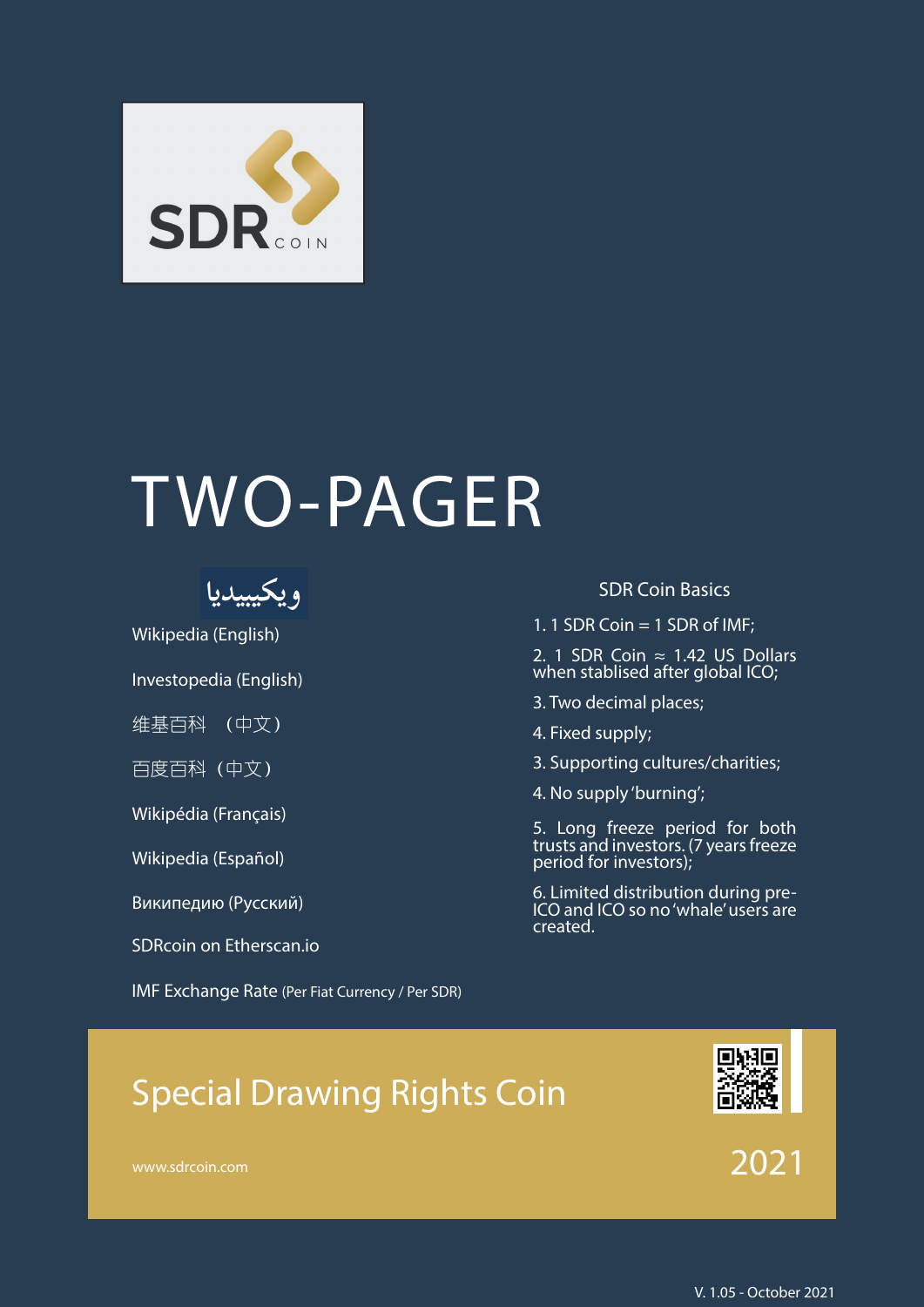# The Special Drawing Rights (SDR)

Apart from gold, the supply of which was relatively small and erratic, the increase in demand for international liquidity could be satisfied only if the reserve centre, the United States, ran a payments deficit to supply more dollars to the world. Such deficits were bound to undermine confidence in fiat currencies not just the USD. The solution was to create a synthetic reserve asset to supplement the supply of gold. Because of a continuing disagreement over whether the new reserve asset should be considered money ("paper gold") or credit, it was given the anodyne name, Special Drawing Rights. Hence we still live with the term SDRs.

### Proposal to Create the SDR Currency

(Proposed by George Soros in 2002)

In 2002 Soros proposed to make SDRs into a somewhat more general-purpose currency. Soros believed that a new SDR currency should be managed by a board or jury of "eminent persons" (not state representatives). SDR as a new and neutral currency shall see rich countries exchanging their own currency for international trades rather than using their own fiat currency for trade.

Yet, Soros' proposal was shunned by the United States despite enthusiastic acceptance by most countries. United States Congress has been refusing for several years to sign on to an SDR expansion, which most of the IMF's member countries have signed. It is presumed that the United States Congress does not trust the IMF much less the Soros-proposed board of "eminent persons".

#### SDR Becoming a Cryptocurrency

Soros' thinking was in some way clairvoyant: because over-reliance of major economies' currencies undermines the neutrality of smaller/less-developed economies. Howard Buffet as a member of the U.S. Congress (father to Warren Buffet) also postulated that irresponsible monetary policy leads to hyperinflation when money is not pegged to something with relatively limited supply (such as US Dollar's gold standard prior to the summer of 1971).

In layman's terms, it was politically impossible to solve the issue of how a neutral currency can be supported without national backings: that is until the rise of blockchain and decentralised finance (DeFi). With the advent of blockchain, our role was to put this idea into reality by digitising SDR as a cryptocurrency attributes that are easy to understand, safe to use and with a modest upward momentum so early adopters shall be rewarded for believing in our cause.

#### SDR Coin and Where to Get It?

The optimum stablised value of SDRC should be 1 SDR coin = 1 SDR  $\approx$  1.42 US Dollars (as of September 2021). Unlike other cryptocurrencies, SDR coin has a fixed count of 90 billion. SDR coin supplies will be fixed forever (unlike other cryptocurrencies whereby supplies can be increased or decreased via opaque procedures). On our [website,](http://www.sdrcoin.com) users can learn to create their wallet (we recommend [Metamask](http://metamask.io) and please safeguard your secret phrases); Once wallet addresses are created, users can acquire SDR coins directly on our website with fiat payment cards or mainstream cryptocurrencies. Once SDR coins are listed on various Exchanges after ICO, users can trade their SDR coins for fiat currencies or swap for other cryptocurrencies.